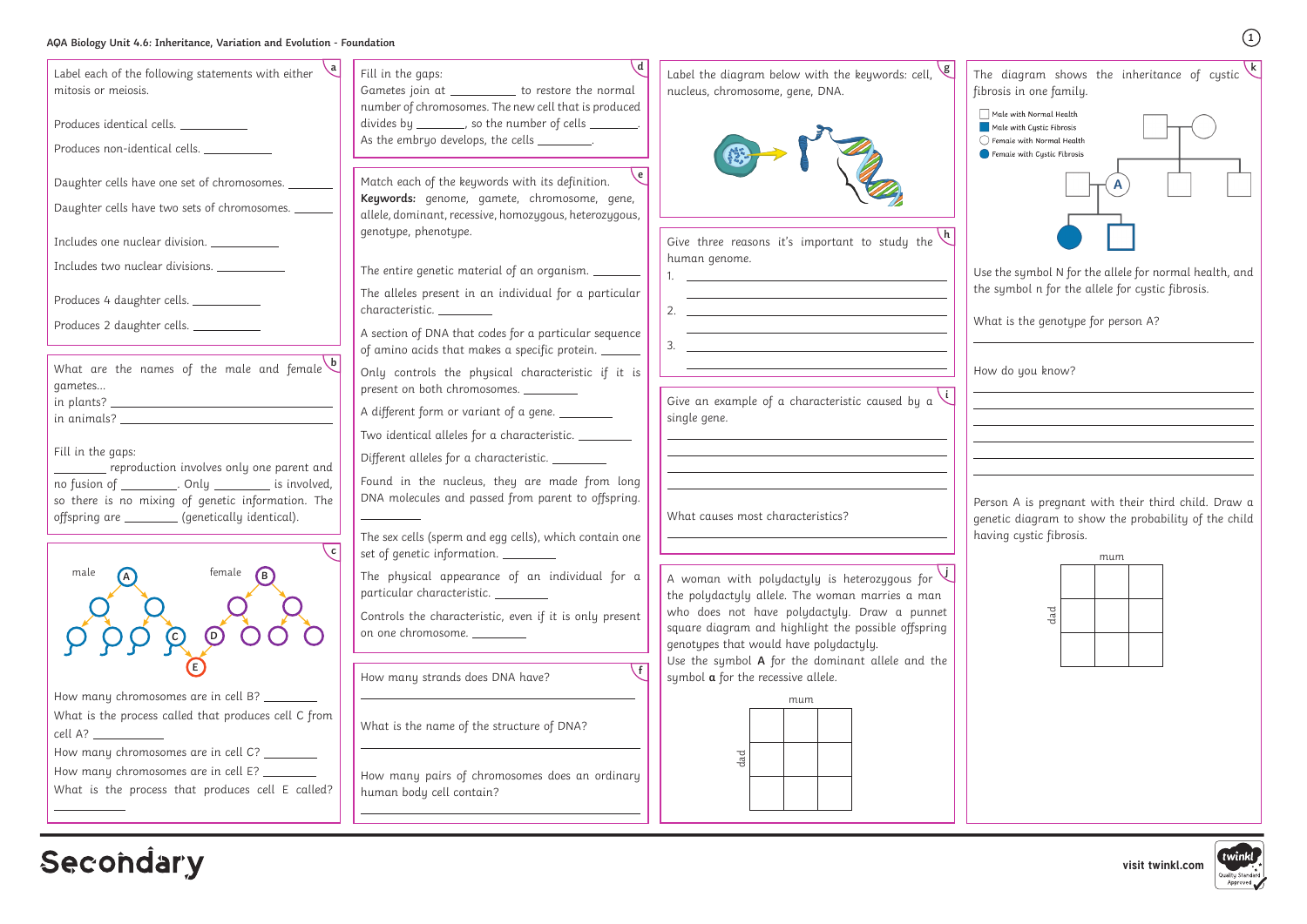### **AQA Biology Unit 4.6: Inheritance, Variation and Evolution - Foundation**

**visit twinkl.com**

| AQA Biology Unit 4.6: Inheritance, Variation and Evolution - Foundation                                                                                      |                                                                                                                                                                                                                                                                                                                                                                               |                                                                                                                                                                                                                                                                                                                                                                                                       | (2)                                                                                                                                                                                                                                                                                                                                                                                                                                                                                                                              |
|--------------------------------------------------------------------------------------------------------------------------------------------------------------|-------------------------------------------------------------------------------------------------------------------------------------------------------------------------------------------------------------------------------------------------------------------------------------------------------------------------------------------------------------------------------|-------------------------------------------------------------------------------------------------------------------------------------------------------------------------------------------------------------------------------------------------------------------------------------------------------------------------------------------------------------------------------------------------------|----------------------------------------------------------------------------------------------------------------------------------------------------------------------------------------------------------------------------------------------------------------------------------------------------------------------------------------------------------------------------------------------------------------------------------------------------------------------------------------------------------------------------------|
| Which sex chromosomes do human females carry? $\sqrt{a}$<br>Which sex chromosomes do human males carry?                                                      | Give an example of variation between individuals $\mathcal{C}$<br>that is affected by genetics (genetic variation).                                                                                                                                                                                                                                                           | The anole lizards are found on the Caribbean<br>islands. There are around 150 species of the lizard<br>which evolved from a single species that colonised<br>the islands.                                                                                                                                                                                                                             | $\sqrt{g}$<br>What is selective breeding?                                                                                                                                                                                                                                                                                                                                                                                                                                                                                        |
| Use a punnet square to show the inheritance of sex.<br>mum                                                                                                   | Give an example of variation between individuals<br>that is affected by the environment (environmental<br>variation).                                                                                                                                                                                                                                                         | Use the keywords to help explain how two species of<br>the anole lizard, found on different Caribbean islands,<br>could have evolved from a common ancestor.                                                                                                                                                                                                                                          | Describe how farmers would use selective breeding to<br>produce cows that make lots of milk. Fill in the gaps.<br>1. Pick parents that ______________;                                                                                                                                                                                                                                                                                                                                                                           |
| gametes<br>$d$ a $d$                                                                                                                                         | Give an example of variation between individuals<br>that is affected by a combination of genetic and<br>environmental variation.                                                                                                                                                                                                                                              |                                                                                                                                                                                                                                                                                                                                                                                                       | 2. $\qquad \qquad$<br>3. from the offspring, pick __<br>$4.$ $\qquad \qquad \qquad \qquad$<br>5. repeat for ___________ until all of the offspring                                                                                                                                                                                                                                                                                                                                                                               |
| What is the chance that a pregnancy produces a boy?<br>$\mathbf{b}$<br>What are the benefits of embryo screening?<br>What are the risks of embryo screening? | \ d<br>Fill in the gaps.<br>occur continuously and give rise to new<br>variants in the __________ of a species. Most variants<br>have no effect on the ________. Sometimes a variant<br>is harmful and means the individual is less likely to<br>_______. Very rarely it might produce a phenotype<br>that is beneficial, making the individual better<br>to the environment. | Keywords: successfully interbreed, separated,<br>environmental conditions, survive, offspring,<br>geographical isolation, reproduce, variation,<br>adapted, natural selection, alleles.<br>The ancestral populations of anole lizards were<br>because they lived on different islands.<br>This is called ___________________.<br>Each environment would have had different                            | Give four other examples of characteristics that might<br>be chosen for selective breeding in plants or animals.<br>2. $\frac{1}{2}$ $\frac{1}{2}$ $\frac{1}{2}$ $\frac{1}{2}$ $\frac{1}{2}$ $\frac{1}{2}$ $\frac{1}{2}$ $\frac{1}{2}$ $\frac{1}{2}$ $\frac{1}{2}$ $\frac{1}{2}$ $\frac{1}{2}$ $\frac{1}{2}$ $\frac{1}{2}$ $\frac{1}{2}$ $\frac{1}{2}$ $\frac{1}{2}$ $\frac{1}{2}$ $\frac{1}{2}$ $\frac{1}{2}$ $\frac{1}{2}$ $\frac{1}{2}$<br>$\frac{1}{2}$<br>$\lfloor h \rfloor$<br>What is the benefit of selective breeding? |
| What are the economic concerns surrounding embryo<br>screening?                                                                                              | √e.<br>What is evolution? Fill in the gaps.<br>A _______ in the ________ characteristics of a population<br>over _________ through a process of ______________.<br>This may result in the formation of a new _______.<br>When did the first simple life forms develop?<br>What evidence do we have for evolution?                                                             | There was genetic ________ in each population.<br>The individuals in each population that were better<br>_________ to those conditions would _________ and  <br>_____________. This is called ___________.<br>The _____________ for the beneficial phenotypes were<br>passed to their <i>__________</i> .<br>Eventually, the two populations would be so different<br>they could not _______________. | What is a risk of selective breeding?                                                                                                                                                                                                                                                                                                                                                                                                                                                                                            |
|                                                                                                                                                              |                                                                                                                                                                                                                                                                                                                                                                               |                                                                                                                                                                                                                                                                                                                                                                                                       |                                                                                                                                                                                                                                                                                                                                                                                                                                                                                                                                  |

## Secondary

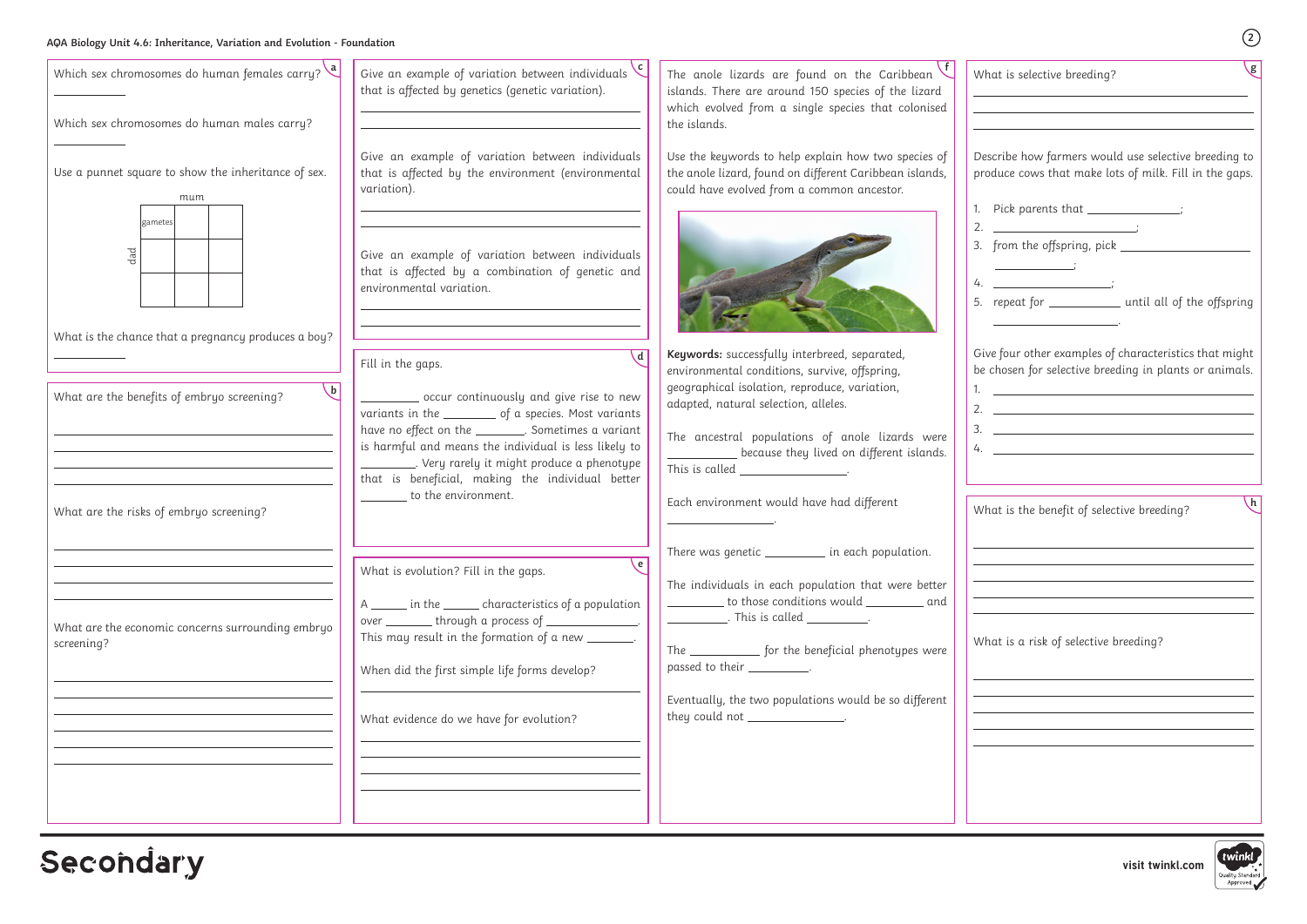### **AQA Biology Unit 4.6: Inheritance, Variation and Evolution - Foundation Answers**

**visit twinkl.com**





| What is genetic engineering?                                                                                                                                                                           | e<br>What are fossils?                                                                                                                                                                                                                                                                                                                                                                                                                                                                                                                                                         |                                                                                                                                                                                                                                                                         |
|--------------------------------------------------------------------------------------------------------------------------------------------------------------------------------------------------------|--------------------------------------------------------------------------------------------------------------------------------------------------------------------------------------------------------------------------------------------------------------------------------------------------------------------------------------------------------------------------------------------------------------------------------------------------------------------------------------------------------------------------------------------------------------------------------|-------------------------------------------------------------------------------------------------------------------------------------------------------------------------------------------------------------------------------------------------------------------------|
| Give an example of how genetic engineering is used<br>in plants.                                                                                                                                       | Fill in the gaps to complete the three ways fossils<br>may be formed.<br>1. From parts of organisms that have not ______<br>because one or more of the conditions for decay                                                                                                                                                                                                                                                                                                                                                                                                    |                                                                                                                                                                                                                                                                         |
| Give an example of how genetic engineering is used<br>in bacterial cells.                                                                                                                              | are .<br>2. When parts of the organism are __________ by<br>_________ as they decay.<br>3. As preserved _____________ of organisms, such as<br>$\frac{1}{\sqrt{1-\frac{1}{2}}}\frac{1}{\sqrt{1-\frac{1}{2}}}\frac{1}{\sqrt{1-\frac{1}{2}}}\frac{1}{\sqrt{1-\frac{1}{2}}}\frac{1}{\sqrt{1-\frac{1}{2}}}\frac{1}{\sqrt{1-\frac{1}{2}}}\frac{1}{\sqrt{1-\frac{1}{2}}}\frac{1}{\sqrt{1-\frac{1}{2}}}\frac{1}{\sqrt{1-\frac{1}{2}}}\frac{1}{\sqrt{1-\frac{1}{2}}}\frac{1}{\sqrt{1-\frac{1}{2}}}\frac{1}{\sqrt{1-\frac{1}{2}}}\frac{1}{\sqrt{1-\frac{1}{2}}}\frac{1}{\sqrt{1-\frac{$ | This is a fossil of the prehistoric bird Archaeopteryx.<br>Archaeopteryx is now extinct, give some factors that<br>could contribute to a species extinction.                                                                                                            |
| What are GM crops?                                                                                                                                                                                     | What can we learn from fossils?                                                                                                                                                                                                                                                                                                                                                                                                                                                                                                                                                |                                                                                                                                                                                                                                                                         |
| What are the benefits of GM crops? Fill in the gaps.<br>1. They can be resistant to ________, __________ or<br>2. They have increased ________.<br>3. They can be engineered to grow in more difficult | Why can scientists not be certain about how life<br>began on Earth?                                                                                                                                                                                                                                                                                                                                                                                                                                                                                                            | Why can bacteria evolve rapidly?                                                                                                                                                                                                                                        |
| What are the concerns about genetic engineering?                                                                                                                                                       |                                                                                                                                                                                                                                                                                                                                                                                                                                                                                                                                                                                | Fill in the gaps to explain how bacteria can become<br>resistant to antibiotics.                                                                                                                                                                                        |
|                                                                                                                                                                                                        | $\sqrt{g}$<br>Chemical analysis led Carl Woese to adapt the<br>system we used for classification. What are the<br>domains of his three domain system called? Fill in<br>the gaps.<br>1. ___________, primitive bacteria who live in extreme<br>environments;                                                                                                                                                                                                                                                                                                                   | arise that produce new strains.<br>Some ___________ may cause the strain to become<br>to antibiotics.<br>Bacteria are no longer __________ by antibiotics so<br>they _____________ and ____________, this increases the<br>population of antibiotic resistant bacteria. |
| Complete the boxes to show the way Linnaeus $\left\langle d \right\rangle$<br>classified living things.<br>Kingdom $\rightarrow$                                                                       | 2. $\frac{\ }{\ }$<br>3. _________, which includes p________, f_______<br>$p$ and a _______.                                                                                                                                                                                                                                                                                                                                                                                                                                                                                   | The resistant strain is ___________ between people<br>because they are not __________ to it and there is<br>no effective _________.                                                                                                                                     |
| $\overline{\phantom{0}}$<br>How are organisms named?                                                                                                                                                   |                                                                                                                                                                                                                                                                                                                                                                                                                                                                                                                                                                                | Why is the development of new antibiotics not likely<br>to keep up with new strains of bacteria?                                                                                                                                                                        |

Secondary

Number of Deaths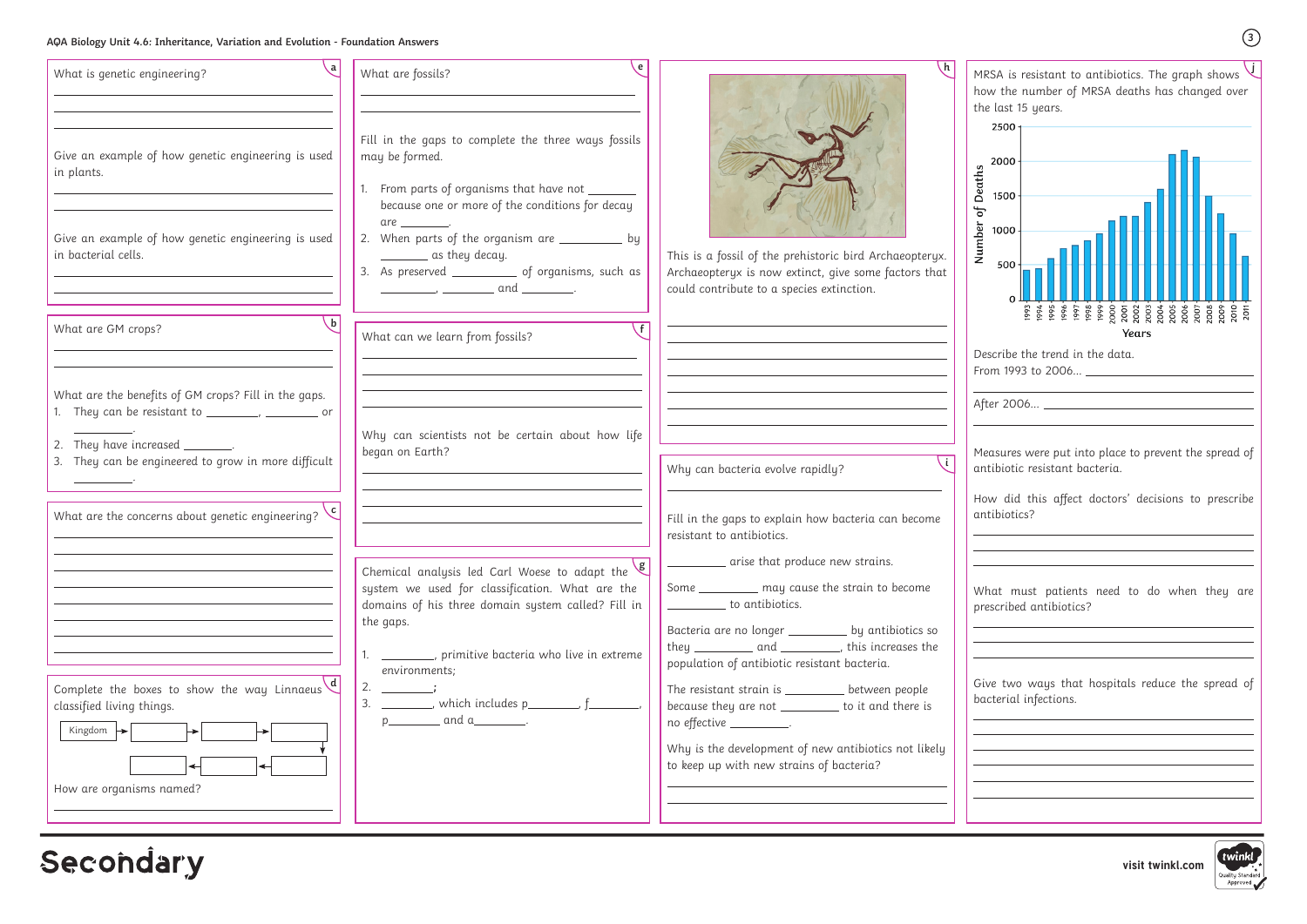**Secondary** 

**k** fibrosis in one family. Male with Normal Health Male with Cystic Fibrosis  $\bigcap$  Female with Normal Health ◯ Female with Cystic Fibrosis

Use the symbol N for the allele for normal health, and the symbol n for the allele for cystic fibrosis.

What is the genotype for person A? **Nn**

How do you know?

**They don't have cystic fibrosis, but they have passed on a cystic fibrosis allele to their daughter, so they must carry the allele. They don't suffer from the disease themselves, so they must carry the normal, dominant allele, they are therefore heterozygous.**

Person A is pregnant with their third child. Draw a genetic diagram to show the probability of the child having cystic fibrosis.

**1**



**1 mark for correct parental genotypes.**

**1 for complete punnet square.**

**1 for highlighting the genotype with cystic fibrosis.**

**1 for the correct probability.**

25% /  $\frac{1}{4}$  / 0.25 /1 in 4 offspring have cystic fibrosis.



|     |   | mum       |    |
|-----|---|-----------|----|
|     |   | Ν         | n  |
| dad | Ν | <b>NN</b> | Nn |
|     | n | Nn        | nn |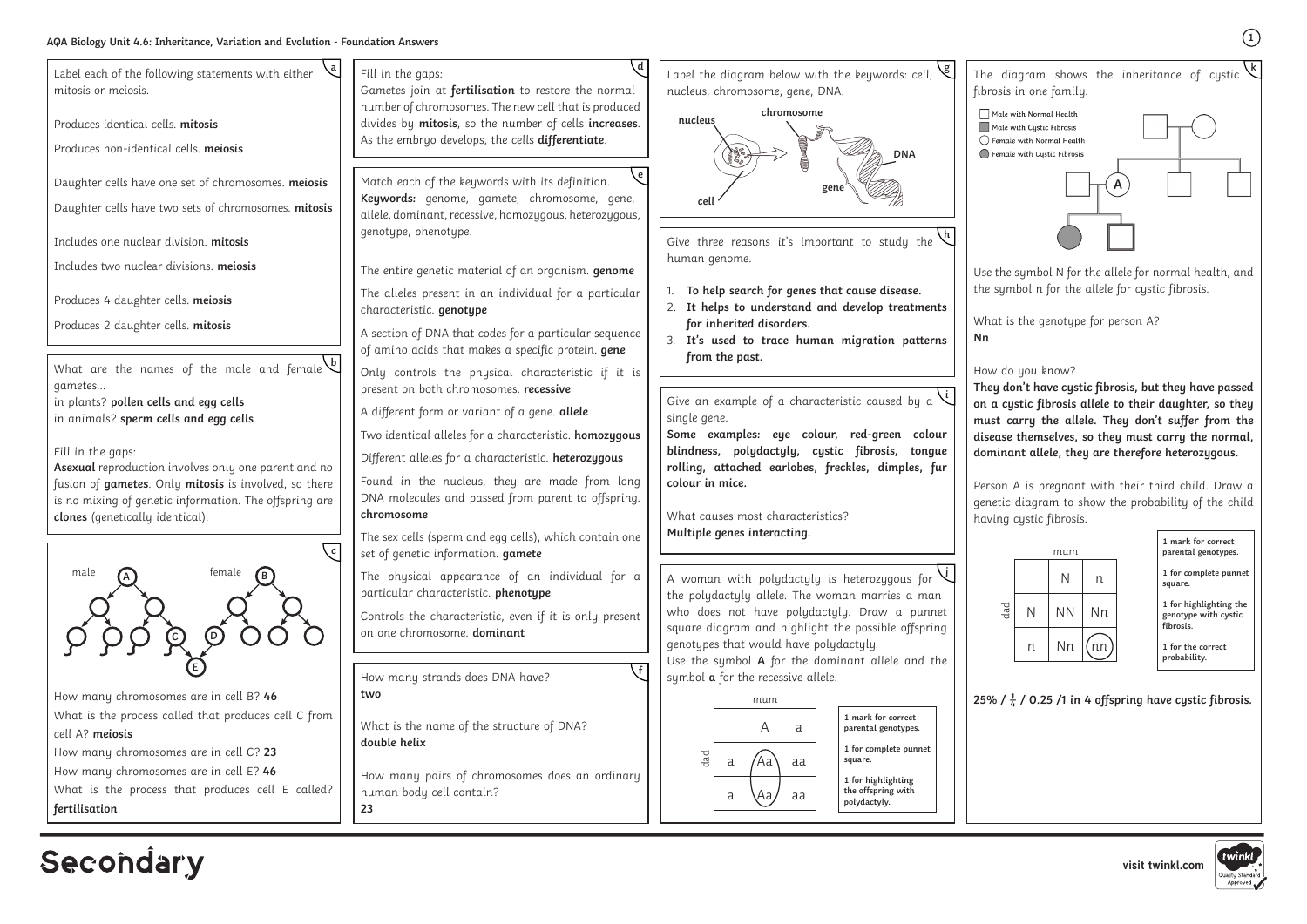| g<br>What is selective breeding?<br>The process by which humans breed plants and<br>animals for particular genetic characteristics. |                                                                                                                                            |  |  |
|-------------------------------------------------------------------------------------------------------------------------------------|--------------------------------------------------------------------------------------------------------------------------------------------|--|--|
|                                                                                                                                     | Describe how farmers would use selective breeding to<br>produce cows that make lots of milk. Fill in the gaps.                             |  |  |
| 1.<br>2.                                                                                                                            | Pick parents that produce lots of milk;<br>breed these parents together;                                                                   |  |  |
| 3.                                                                                                                                  | from the offspring, pick those that produce the<br>most milk;                                                                              |  |  |
|                                                                                                                                     | 4. breed these together;<br>5. repeat for many generations until all of the<br>offspring produce lots of milk.                             |  |  |
|                                                                                                                                     | Give four other examples of characteristics that might<br>be chosen for selective breeding in plants or animals.                           |  |  |
| 1.<br>2.<br>4.                                                                                                                      | Disease resistance in plants.<br>Animals that produce more meat.<br>3. Domestic animals with a gentle nature.<br>Large or unusual flowers. |  |  |

**2**

| Which sex chromosomes do human females carry? $\mathcal{A}$<br><b>XX</b><br>Which sex chromosomes do human males carry?<br><b>XY</b><br>Use a punnet square to show the inheritance of sex.<br>mum<br>$\times$<br>$\times$<br>gametes<br>$_{\rm{dad}}$<br>$\times$<br>XX<br>XX<br>У<br>XY<br>XY<br>What is the chance that a pregnancy produces a boy?<br>50% / $\frac{1}{2}$<br>$\mathbf{b}$<br>What are the benefits of embryo screening?<br>It allows people to make choices about whether they<br>have a child with an inherited disorder.<br>It also means people can prepare for looking after a<br>child with an inherited disorder.<br>What are the risks of embryo screening?<br>That it will cause a miscarriage.<br>That it will give a false-positive or false-negative<br>result.<br>What are the economic concerns surrounding embryo<br>screening?<br>Screening is expensive so it's not currently offered<br>to everyone.<br>However, if a child is born with a genetic disorder, it<br>can be expensive for society to provide the healthcare<br>and support needed. | Give an example of variation between individuals $\sqrt{ }$<br>that is affected by genetics (genetic variation).<br>Some examples: eye colour, dimples, inherited<br>disease, natural hair colour, earlobes, natural skin<br>colour, gender.<br>Give an example of variation between individuals<br>that is affected by the environment (environmental<br>variation).<br>Some examples: language, religion, scars, fillings,<br>ability to play an instrument.<br>Give an example of variation between individuals<br>that is affected by a combination of genetic and<br>environmental variation.<br>Some examples: height, weight, IQ.<br>Fill in the gaps.<br>Mutations occur continuously and give rise to new<br>variants in the genes of a species. Most variants have<br>no effect on the phenotype. Sometimes a variant is<br>harmful and means the individual is less likely to<br>survive. Very rarely it might produce a phenotype<br>that is beneficial, making the individual better<br>adapted to the environment.<br>What is evolution? Fill in the gaps.<br>A change in the inherited characteristics of a<br>population over time through a process of natural<br>selection. This may result in the formation of a new<br>species.<br>When did the first simple life forms develop?<br>3 billion years ago<br>What evidence do we have for evolution? | The anole lizards are found on the Caribbean<br>islands. There are around 150 species of the lizard<br>which evolved from a single species that colonised<br>the islands.<br>Use the keywords to help explain how two species of<br>the anole lizard, found on different Caribbean islands,<br>could have evolved from a common ancestor.<br>Keywords: successfully interbreed, separated,<br>environmental conditions, survive, offspring,<br>geographical isolation, reproduce, variation,<br>adapted, natural selection, alleles.<br>The ancestral populations of anole lizards were<br>separated because they lived on different islands.<br>This is called geographical isolation.<br>have had different<br>Each environment would<br>environmental conditions.<br>There was genetic variation in each population.<br>The individuals in each population that were better<br>adapted to those conditions would survive and<br>reproduce. This is called natural selection.<br>The alleles for the beneficial phenotypes were passed<br>to their offspring.<br>Eventually, the two populations would be so different<br>they could not successfully interbreed. | What is selective breeding?<br>The process by which hu<br>animals for particular gen<br>Describe how farmers wou<br>produce cows that make lo<br>Pick parents that prode<br>breed these parents too<br>from the offspring, pic<br>most milk;<br>breed these together;<br>4.<br>repeat for many gene<br>5.<br>offspring produce lots<br>Give four other examples of<br>be chosen for selective bree<br>Disease resistance in p<br>Animals that produce<br>Domestic animals with<br>Large or unusual flow<br>4.<br>What is the benefit of seled<br>It produces organisms th<br>improves our food product<br>What is a risk of selective I<br>It can lead to inbreeding<br>prone to a disease or inher<br>It reduces the number of a<br>this means the populatio |
|---------------------------------------------------------------------------------------------------------------------------------------------------------------------------------------------------------------------------------------------------------------------------------------------------------------------------------------------------------------------------------------------------------------------------------------------------------------------------------------------------------------------------------------------------------------------------------------------------------------------------------------------------------------------------------------------------------------------------------------------------------------------------------------------------------------------------------------------------------------------------------------------------------------------------------------------------------------------------------------------------------------------------------------------------------------------------------------|------------------------------------------------------------------------------------------------------------------------------------------------------------------------------------------------------------------------------------------------------------------------------------------------------------------------------------------------------------------------------------------------------------------------------------------------------------------------------------------------------------------------------------------------------------------------------------------------------------------------------------------------------------------------------------------------------------------------------------------------------------------------------------------------------------------------------------------------------------------------------------------------------------------------------------------------------------------------------------------------------------------------------------------------------------------------------------------------------------------------------------------------------------------------------------------------------------------------------------------------------------------------------------------------------------------------------------------------------------------------|---------------------------------------------------------------------------------------------------------------------------------------------------------------------------------------------------------------------------------------------------------------------------------------------------------------------------------------------------------------------------------------------------------------------------------------------------------------------------------------------------------------------------------------------------------------------------------------------------------------------------------------------------------------------------------------------------------------------------------------------------------------------------------------------------------------------------------------------------------------------------------------------------------------------------------------------------------------------------------------------------------------------------------------------------------------------------------------------------------------------------------------------------------------------|---------------------------------------------------------------------------------------------------------------------------------------------------------------------------------------------------------------------------------------------------------------------------------------------------------------------------------------------------------------------------------------------------------------------------------------------------------------------------------------------------------------------------------------------------------------------------------------------------------------------------------------------------------------------------------------------------------------------------------------------------------------|
|                                                                                                                                                                                                                                                                                                                                                                                                                                                                                                                                                                                                                                                                                                                                                                                                                                                                                                                                                                                                                                                                                       | fossils<br>antibiotic resistance in bacteria                                                                                                                                                                                                                                                                                                                                                                                                                                                                                                                                                                                                                                                                                                                                                                                                                                                                                                                                                                                                                                                                                                                                                                                                                                                                                                                           |                                                                                                                                                                                                                                                                                                                                                                                                                                                                                                                                                                                                                                                                                                                                                                                                                                                                                                                                                                                                                                                                                                                                                                     | there is a change in the<br>change or a new disease).                                                                                                                                                                                                                                                                                                                                                                                                                                                                                                                                                                                                                                                                                                         |

# Secondary

What is the benefit of selective breeding?

**It produces organisms that are useful to us and improves our food production.**

What is a risk of selective breeding?

**It can lead to inbreeding which could make a breed prone to a disease or inherited defects.**

**It reduces the number of alleles in a population, and this means the population is less likely to cope if there is a change in the environment (like climate change or a new disease).**



**h**